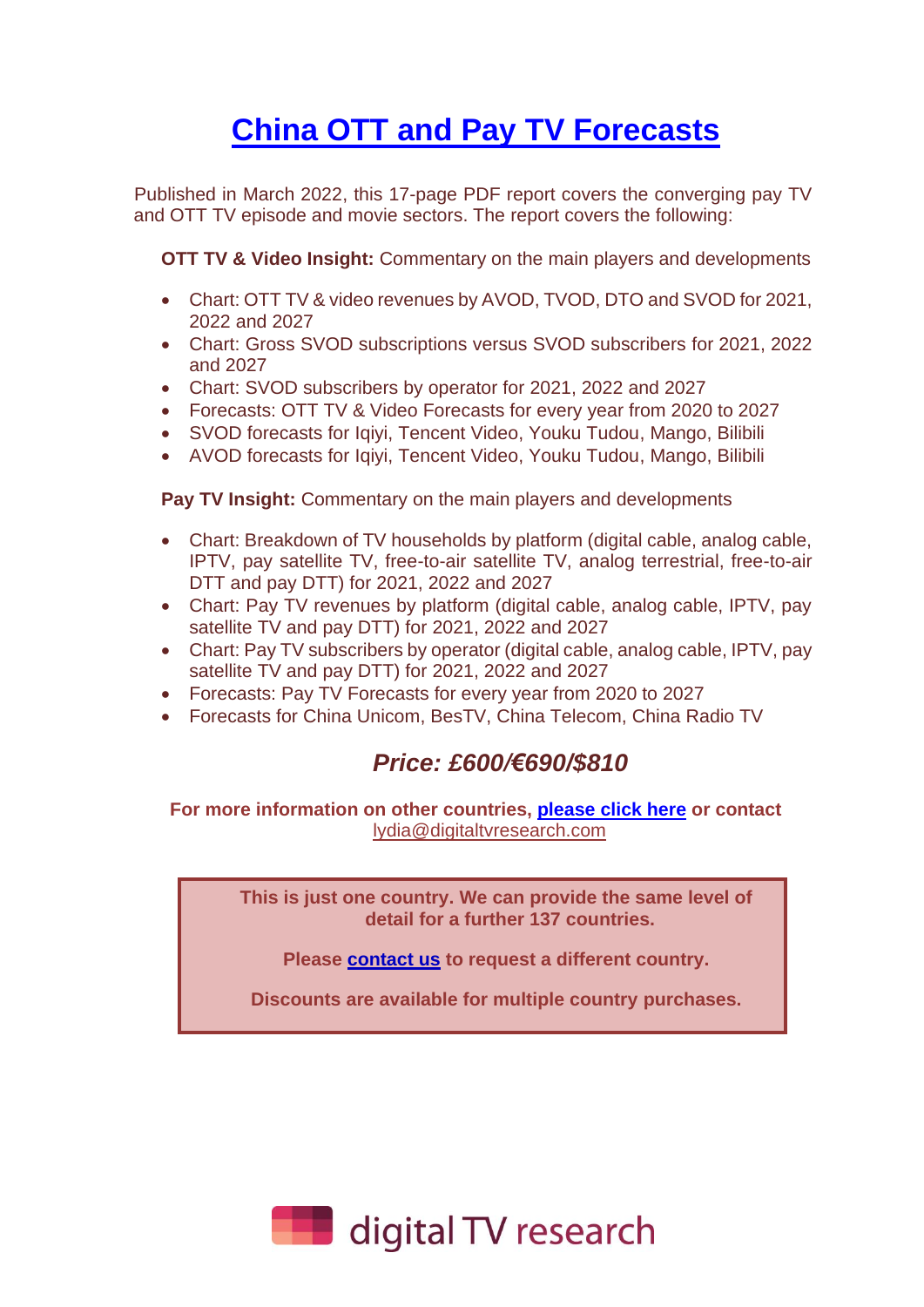## **SAMPLE: Qatar OTT TV & video insight**

OTT TV & video revenues are forecast to reach \$99 million by 2027, double from \$46 million in 2021. SVOD will contribute \$81 million in 2027, up from \$39 million in 2021. There will be 668,000 SVOD subscriptions by 2027 compared with 362,000 at end-2021. About 58% of the TV households will pay for at least one SVOD subscription by 2027.

| <b>Main assumptions behind the forecasts</b> |                                                                     |  |  |  |  |  |  |  |
|----------------------------------------------|---------------------------------------------------------------------|--|--|--|--|--|--|--|
|                                              | The OTT sector is competitive.                                      |  |  |  |  |  |  |  |
|                                              | Disney+ will start as a standalone platform in 2022                 |  |  |  |  |  |  |  |
|                                              | Smartphone penetration is very high.                                |  |  |  |  |  |  |  |
| ٠                                            | Fixed broadband penetration is also high.                           |  |  |  |  |  |  |  |
|                                              | High proportion of ex-pats means strong demand for foreign content. |  |  |  |  |  |  |  |

**Netflix** (\$7.99-14.99/month) launched in January 2016. We forecast 213,000 subscribers by 2027; up from 143,000 in 2021. Netflix is carried by Ooredoo.

**Amazon Prime Video** started operations in November 2016 as part of its global rollout. Subscriptions cost \$5.99/month, with little original or local content. We forecast 62,000 Amazon subscribers by 2027.

**Apple TV+** started in Qatar with its global rollout in November 2019, with 19,000 subscribers expected by 2027.

**Disney+** will end its distribution deal with OSN in 2022 by starting as a standalone platform. We forecast 101,000 subscribers by 2027.

**HBO Max and Paramount+** are not expected to start in the Arabic-speaking countries due to their deals with OSN.

**OSN** (briefly called Wavo. QAR35-79.50/month) launched in August 2017. As well as 27 linear channels, OSN exclusively carries Disney+ originals, Paramount+ and HBO content. We forecast 44,000 subscribers by 2027.

After a cost cutting drive, OSN now places more emphasis on its SVOD platform. OSN has exclusive deals with seven Hollywood studios. It will increase Arabic content to a quarter of the total.

Transmitting in English, Arabic and French, **StarzPlay** has 6,000 hours of Hollywood content as well as 2,000 hours of Arabic content. Discovery+ is on offer. We forecast 140,000 subscribers by 2027.

MBC's **Shahid VIP** provides linear channels as well as on-demand content. Ooredoo carries Shahid VIP. We forecast 65,000 subscribers by 2027.

**beIN Connect** provides access to 34 linear channels available on the satellite TV package as well as 2,000 on-demand TV episodes and 300 on-demand movies – free to satellite TV subs or \$18/month to others.

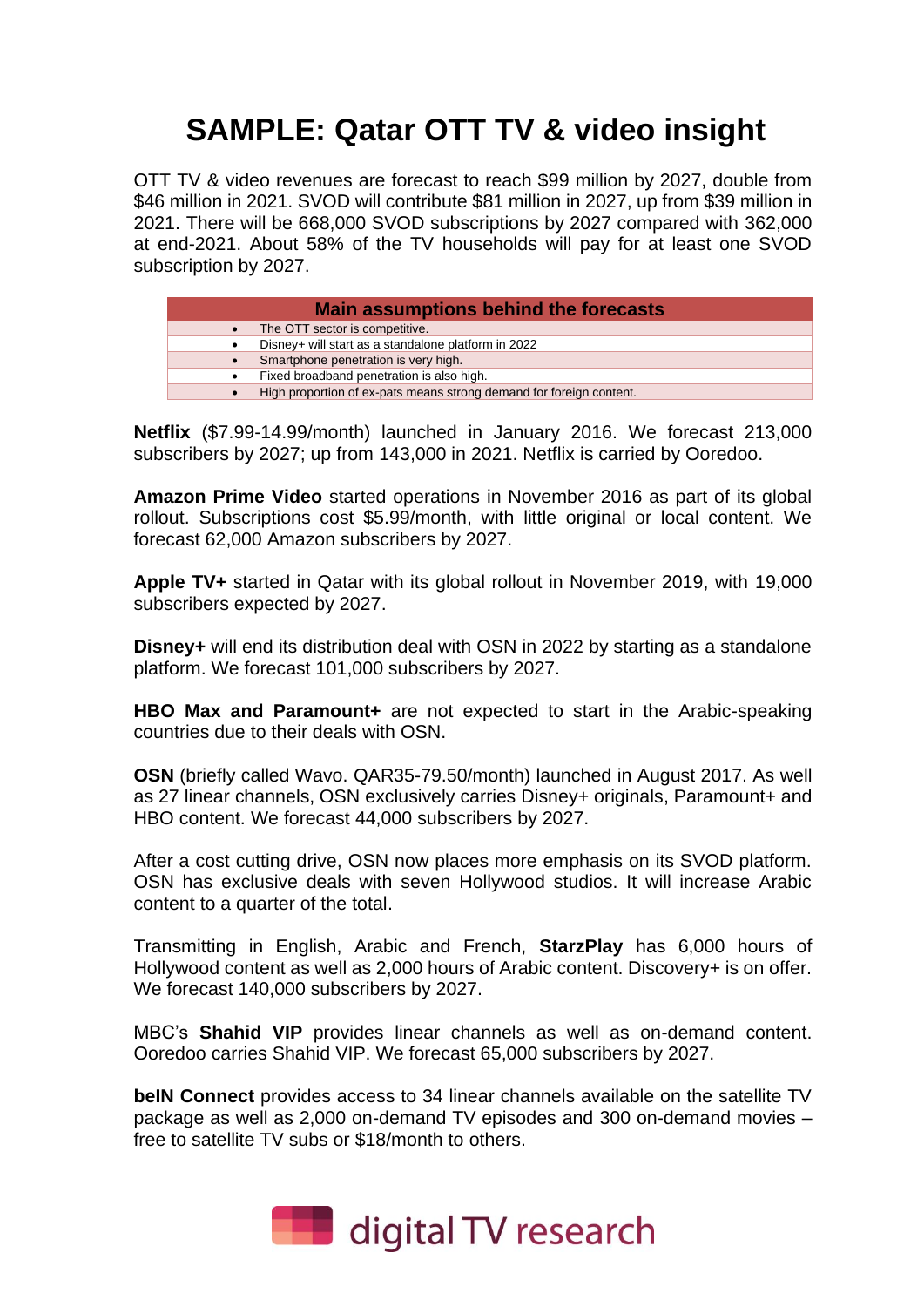Hong Kong's **Viu** started operations in Bahrain, Egypt, Jordan, Kuwait, Oman, Qatar, Saudi Arabia and UAE in February 2017. With 40,000 hours on offer, local content is included as well as international fare to appeal to ex-pats.

Viu recorded 49.4 million monthly active users across 16 markets by June 2021. Viu had 7.0 million paying subscribers by June 2021, up from 5.3 million paying subscribers by end-2020, 3.6 million in 2019 and 1.4 million in 2018. Most of these subscribers are in South East Asia.

| <b>Main operators by subscribers (000)</b> |                                                                                             |   |                          |                 |  |  |  |  |  |
|--------------------------------------------|---------------------------------------------------------------------------------------------|---|--------------------------|-----------------|--|--|--|--|--|
| <b>Operator</b>                            | <b>Mobile</b><br><b>Fixed bb</b><br><b>SVOD platforms</b><br>Pay TV<br>subs<br>subs<br>subs |   |                          |                 |  |  |  |  |  |
| belN                                       | 54                                                                                          | - |                          | belN Connect    |  |  |  |  |  |
| Ooredoo                                    | 156                                                                                         |   | 2,660                    | Shahid VIP; OSN |  |  |  |  |  |
| OSN                                        | 42                                                                                          |   | $\overline{\phantom{0}}$ | OSN             |  |  |  |  |  |
| Vodafone                                   | -                                                                                           | 5 | 1.800                    |                 |  |  |  |  |  |

**The Ooredoo TV IPTV platform** (up to 190 channels, including bundles from beIN, MBC and OSN) is part of a triple-play package (up to 1Gbps). We estimated 156,000 subscribers at end-2021. In October 2015, Ooredoo has distribution deals with SVOD platforms OSN and Shahid VIP.

Ooredoo is investing QAR1 billion on an **extensive fiber network**. Ooredoo is constructing the government-owned National Broadband Network (QNBN). Ooredoo had 2.66 million mobile subscribers by September 2021.

**Vodafone** won the license for the second fixed line service in April 2010. Vodafone sold its stake to a local consortium in late 2018. Vodafone started its Giga TV OTT platform in late 2019. Vodafone had 5,000 fixed broadband and 1.80 million mobile subscribers by September 2021.

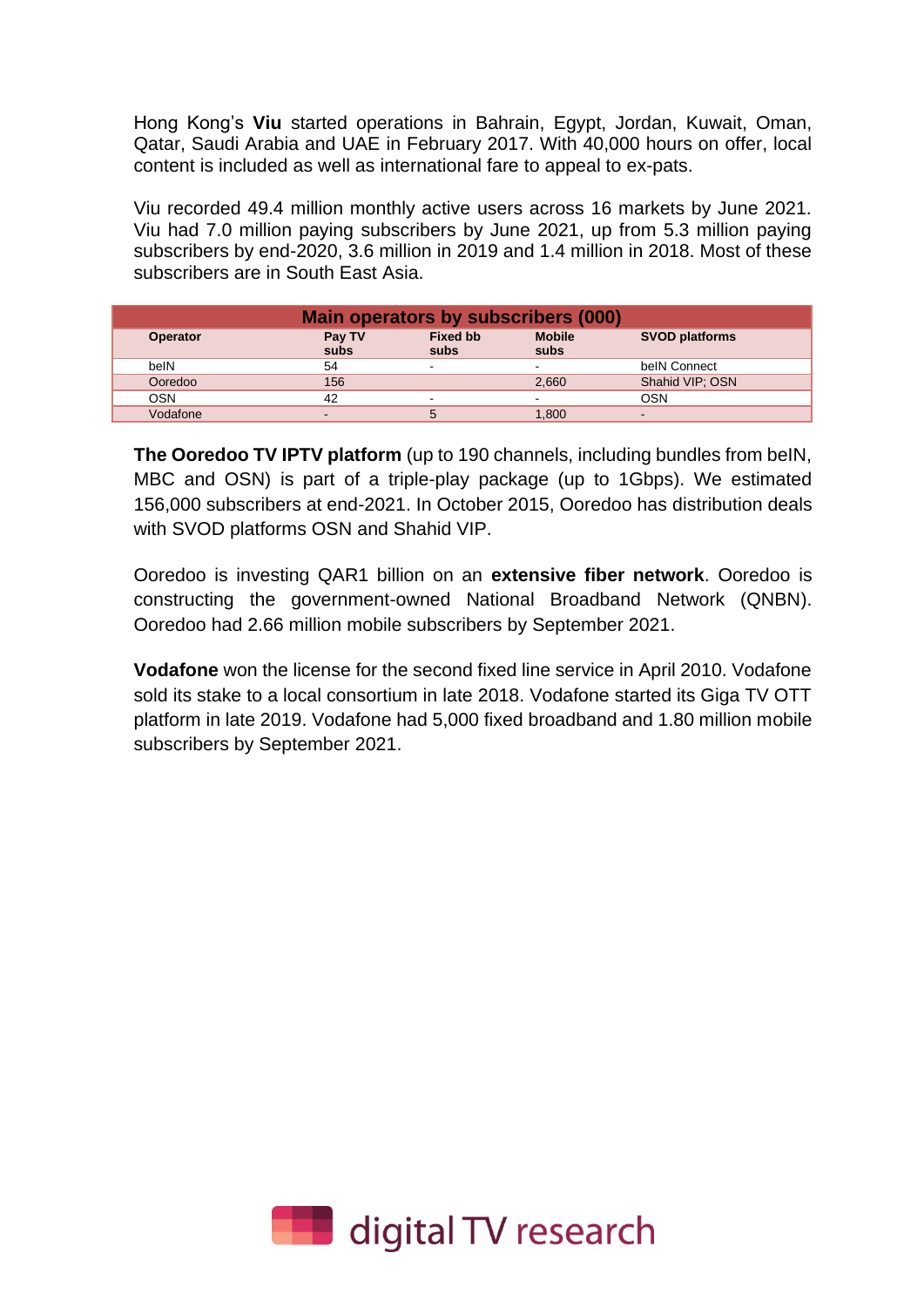|                                                                    | <b>SAMPLE: Qatar OTT TV &amp; video forecasts</b> |      |      |      |      |      |      |      |
|--------------------------------------------------------------------|---------------------------------------------------|------|------|------|------|------|------|------|
| $1US$ = QAR3.64$                                                   | 2020                                              | 2021 | 2022 | 2023 | 2024 | 2025 | 2026 | 2027 |
| Population (000)                                                   |                                                   |      |      |      |      |      |      |      |
| Total households (000)                                             |                                                   |      |      |      |      |      |      |      |
| TV households (000)                                                |                                                   |      |      |      |      |      |      |      |
| <b>Fixed broadband hholds (000)</b>                                |                                                   |      |      |      |      |      |      |      |
| <b>Smartphone subscribers (000)</b>                                |                                                   |      |      |      |      |      |      |      |
| <b>Tablet subscribers (000)</b>                                    |                                                   |      |      |      |      |      |      |      |
|                                                                    |                                                   |      |      |      |      |      |      |      |
| <b>TV HH/Total HH</b>                                              |                                                   |      |      |      |      |      |      |      |
| Fixed broadband HH/Total HH                                        |                                                   |      |      |      |      |      |      |      |
| <b>Smartphone subs/Population</b>                                  |                                                   |      |      |      |      |      |      |      |
| <b>Tablet subs/Population</b>                                      |                                                   |      |      |      |      |      |      |      |
|                                                                    |                                                   |      |      |      |      |      |      |      |
| OTT TV & video viewers (000)                                       |                                                   |      |      |      |      |      |      |      |
| OTT TV & video viewers/pop                                         |                                                   |      |      |      |      |      |      |      |
|                                                                    |                                                   |      |      |      |      |      |      |      |
| <b>Online advertising total (US\$</b><br>mil.)                     |                                                   |      |      |      |      |      |      |      |
|                                                                    |                                                   |      |      |      |      |      |      |      |
| AVOD (US\$ mil.)                                                   |                                                   |      |      |      |      |      |      |      |
| Online rental revs (US\$ mil.)                                     |                                                   |      |      |      |      |      |      |      |
| DTO video revs (US\$ mil.)                                         |                                                   |      |      |      |      |      |      |      |
| SVOD revenues (US\$ mil.)                                          |                                                   |      |      |      |      |      |      |      |
| OTT TV & video revs (US\$ mil.)                                    |                                                   |      |      |      |      |      |      |      |
|                                                                    |                                                   |      |      |      |      |      |      |      |
| <b>AVOD revenues/Population \$</b>                                 |                                                   |      |      |      |      |      |      |      |
| <b>SVOD revenues/Population \$</b>                                 |                                                   |      |      |      |      |      |      |      |
| SVOD revs/SVOD subscriber \$                                       |                                                   |      |      |      |      |      |      |      |
|                                                                    |                                                   |      |      |      |      |      |      |      |
| Net SVOD homes (000)                                               |                                                   |      |      |      |      |      |      |      |
| <b>SVOD homes/TVHH</b>                                             |                                                   |      |      |      |      |      |      |      |
| <b>SVOD homes/Fixed bband HH</b><br><b>SVOD subscriptions/SVOD</b> |                                                   |      |      |      |      |      |      |      |
| homes                                                              |                                                   |      |      |      |      |      |      |      |
| Gross SVOD subscriptions (000)                                     |                                                   |      |      |      |      |      |      |      |
| SVOD subs/TVHH                                                     |                                                   |      |      |      |      |      |      |      |
| SVOD subs/Fixed bband HH                                           |                                                   |      |      |      |      |      |      |      |
| SVOD subs/Smartphone users                                         |                                                   |      |      |      |      |      |      |      |
|                                                                    |                                                   |      |      |      |      |      |      |      |
| SVOD subscribers by operator (000)                                 |                                                   |      |      |      |      |      |      |      |
| <b>Netflix</b>                                                     |                                                   |      |      |      |      |      |      |      |
| Amazon                                                             |                                                   |      |      |      |      |      |      |      |
| Disney+                                                            |                                                   |      |      |      |      |      |      |      |
| Apple TV+                                                          |                                                   |      |      |      |      |      |      |      |
| <b>StarzPlay</b>                                                   |                                                   |      |      |      |      |      |      |      |
| <b>Shahid VIP</b>                                                  |                                                   |      |      |      |      |      |      |      |
| <b>OSN</b>                                                         |                                                   |      |      |      |      |      |      |      |
| <b>Others</b>                                                      |                                                   |      |      |      |      |      |      |      |

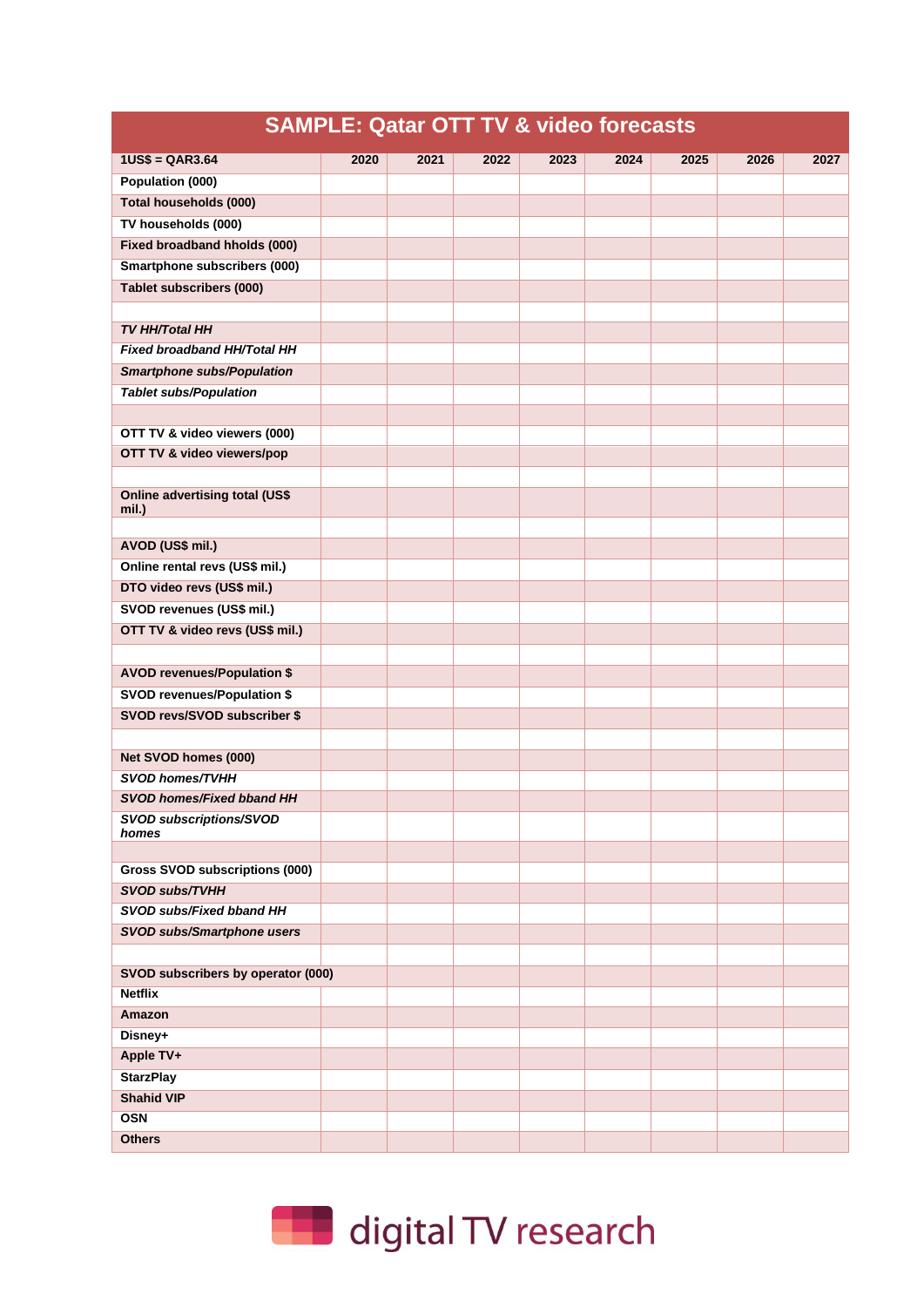| SAMPLE: Quatar UTT TV & VIDEO TOFECASTS                                                                                                                              |      |      |      |      |      |      |      |      |
|----------------------------------------------------------------------------------------------------------------------------------------------------------------------|------|------|------|------|------|------|------|------|
| $1US$ = QAR3.64$                                                                                                                                                     | 2020 | 2021 | 2022 | 2023 | 2024 | 2025 | 2026 | 2027 |
| Share of SVOD subscribers by operator (%)                                                                                                                            |      |      |      |      |      |      |      |      |
| <b>Netflix</b>                                                                                                                                                       |      |      |      |      |      |      |      |      |
| Amazon                                                                                                                                                               |      |      |      |      |      |      |      |      |
| Disney+                                                                                                                                                              |      |      |      |      |      |      |      |      |
| Apple TV+                                                                                                                                                            |      |      |      |      |      |      |      |      |
| <b>StarzPlay</b>                                                                                                                                                     |      |      |      |      |      |      |      |      |
| <b>Shahid VIP</b>                                                                                                                                                    |      |      |      |      |      |      |      |      |
| <b>OSN</b>                                                                                                                                                           |      |      |      |      |      |      |      |      |
| <b>Others</b>                                                                                                                                                        |      |      |      |      |      |      |      |      |
|                                                                                                                                                                      |      |      |      |      |      |      |      |      |
| SVOD revenues by operator (US\$ mil.)                                                                                                                                |      |      |      |      |      |      |      |      |
| <b>Netflix</b>                                                                                                                                                       |      |      |      |      |      |      |      |      |
| Amazon                                                                                                                                                               |      |      |      |      |      |      |      |      |
| Disney+                                                                                                                                                              |      |      |      |      |      |      |      |      |
| Apple TV+                                                                                                                                                            |      |      |      |      |      |      |      |      |
| <b>StarzPlay</b>                                                                                                                                                     |      |      |      |      |      |      |      |      |
| <b>Shahid VIP</b>                                                                                                                                                    |      |      |      |      |      |      |      |      |
| <b>OSN</b>                                                                                                                                                           |      |      |      |      |      |      |      |      |
| <b>Others</b>                                                                                                                                                        |      |      |      |      |      |      |      |      |
|                                                                                                                                                                      |      |      |      |      |      |      |      |      |
| Share of SVOD revenues by operator (%)                                                                                                                               |      |      |      |      |      |      |      |      |
| <b>Netflix</b>                                                                                                                                                       |      |      |      |      |      |      |      |      |
| Amazon                                                                                                                                                               |      |      |      |      |      |      |      |      |
| Disney+                                                                                                                                                              |      |      |      |      |      |      |      |      |
| Apple TV+                                                                                                                                                            |      |      |      |      |      |      |      |      |
| <b>StarzPlay</b>                                                                                                                                                     |      |      |      |      |      |      |      |      |
| <b>Shahid VIP</b>                                                                                                                                                    |      |      |      |      |      |      |      |      |
| <b>OSN</b>                                                                                                                                                           |      |      |      |      |      |      |      |      |
| <b>Others</b>                                                                                                                                                        |      |      |      |      |      |      |      |      |
|                                                                                                                                                                      |      |      |      |      |      |      |      |      |
| SVOD ARPU by operator (\$)                                                                                                                                           |      |      |      |      |      |      |      |      |
| <b>Netflix</b>                                                                                                                                                       |      |      |      |      |      |      |      |      |
| Amazon                                                                                                                                                               |      |      |      |      |      |      |      |      |
| Disney+                                                                                                                                                              |      |      |      |      |      |      |      |      |
| Apple TV+                                                                                                                                                            |      |      |      |      |      |      |      |      |
| <b>StarzPlay</b>                                                                                                                                                     |      |      |      |      |      |      |      |      |
| <b>Shahid VIP</b>                                                                                                                                                    |      |      |      |      |      |      |      |      |
| <b>OSN</b>                                                                                                                                                           |      |      |      |      |      |      |      |      |
|                                                                                                                                                                      |      |      |      |      |      |      |      |      |
| AVOD revenues by platform (\$ million)                                                                                                                               |      |      |      |      |      |      |      |      |
| YouTube                                                                                                                                                              |      |      |      |      |      |      |      |      |
| Facebook/Instagram                                                                                                                                                   |      |      |      |      |      |      |      |      |
| Other                                                                                                                                                                |      |      |      |      |      |      |      |      |
| Source: Digital TV Research. Revenues from professionally-made TV shows and movies - so not, for example, sports or<br><b>UGC. Others includes beIN Connect; Viu</b> |      |      |      |      |      |      |      |      |



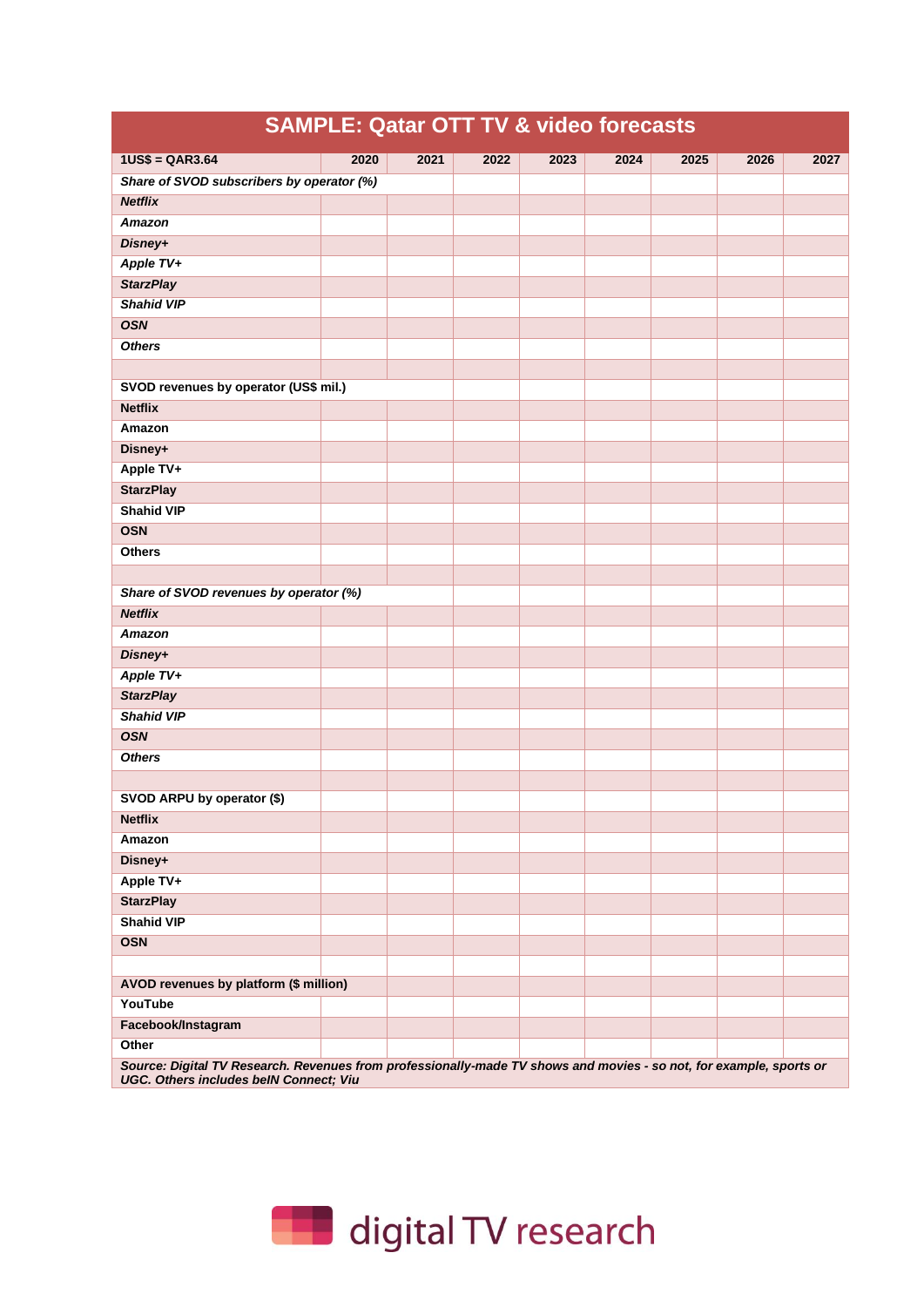## **SAMPLE: Qatar pay TV insight**

**Pay TV penetration** will fall from 51% of TV households at end-2021 to 47% by 2027. Pay TV revenues will reach \$78 million in 2027.

| <b>Main assumptions behind the forecasts</b>                                                     |
|--------------------------------------------------------------------------------------------------|
| About 45% of homes receive FTA satellite TV signals and 19% pay to receive satellite TV signals. |
| IPTV penetration is also high – at 31% by end-2021.                                              |
| Few homes rely on DTT signals.                                                                   |

**Digital TV penetration** reached 100% in 2015. About two-thirds of the 498,000 TV households receive either free-to-air or pay satellite TV signals.

| Main operators by subscribers (000)                                                                            |     |                          |                          |                |  |  |  |  |  |
|----------------------------------------------------------------------------------------------------------------|-----|--------------------------|--------------------------|----------------|--|--|--|--|--|
| <b>Mobile</b><br><b>Fixed bb</b><br><b>SVOD platforms</b><br>Pay TV<br><b>Operator</b><br>subs<br>subs<br>subs |     |                          |                          |                |  |  |  |  |  |
| belN                                                                                                           | 54  | $\overline{\phantom{a}}$ | $\blacksquare$           | belN Connect   |  |  |  |  |  |
| Ooredoo                                                                                                        | 156 |                          | 2,660                    | StarzPlay; OSN |  |  |  |  |  |
| <b>OSN</b>                                                                                                     | 42  | $\overline{\phantom{a}}$ | $\overline{\phantom{a}}$ | OSN            |  |  |  |  |  |
| Vodafone                                                                                                       |     | 5                        | 1,800                    |                |  |  |  |  |  |

The dispute between Saudi Arabia and Qatar hit beIN's subscriber numbers across the region. beIN is reliant on subscriptions outside Qatar to thrive. Most governments followed the Saudi ban. The ban started in mid-2017 and ended in late 2021.

With 54,000 subs in Qatar by end-2021, **beIN** provides up to 67 channels. We forecast that beIN will have 60,000 subscribers by 2027. Several key sports rights have been renewed.

We estimate 42,000 **OSN** subscribers (QAR159-349/month, \$43.68-95.88) by end-2021, falling to 25,000 by 2027. OSN now places more emphasis on its SVOD platform. OSN has exclusive deals with seven Hollywood studios, but is increasing Arabic content to at least a quarter of the total.

**The Ooredoo TV IPTV platform** (up to 190 channels, including bundles from beIN, MBC and OSN) is part of a triple-play package (up to 1Gbps). We estimated 156,000 subscribers at end-2021; climbing to 179,000 by 2027. In October 2015, Ooredoo has distribution deals with SVOD platforms OSN and Shahid VIP.

Ooredoo is investing QAR1 billion on an **extensive fiber network**. Ooredoo is constructing the government-owned National Broadband Network (QNBN). Ooredoo had 2.66 million mobile subscribers by September 2021.

**Vodafone** won the license for the second fixed line service in April 2010. Vodafone sold its stake to a local consortium in late 2018. Vodafone started its Giga TV OTT platform in late 2019. Vodafone had 5,000 fixed broadband and 1.80 million mobile subscribers by September 2021.

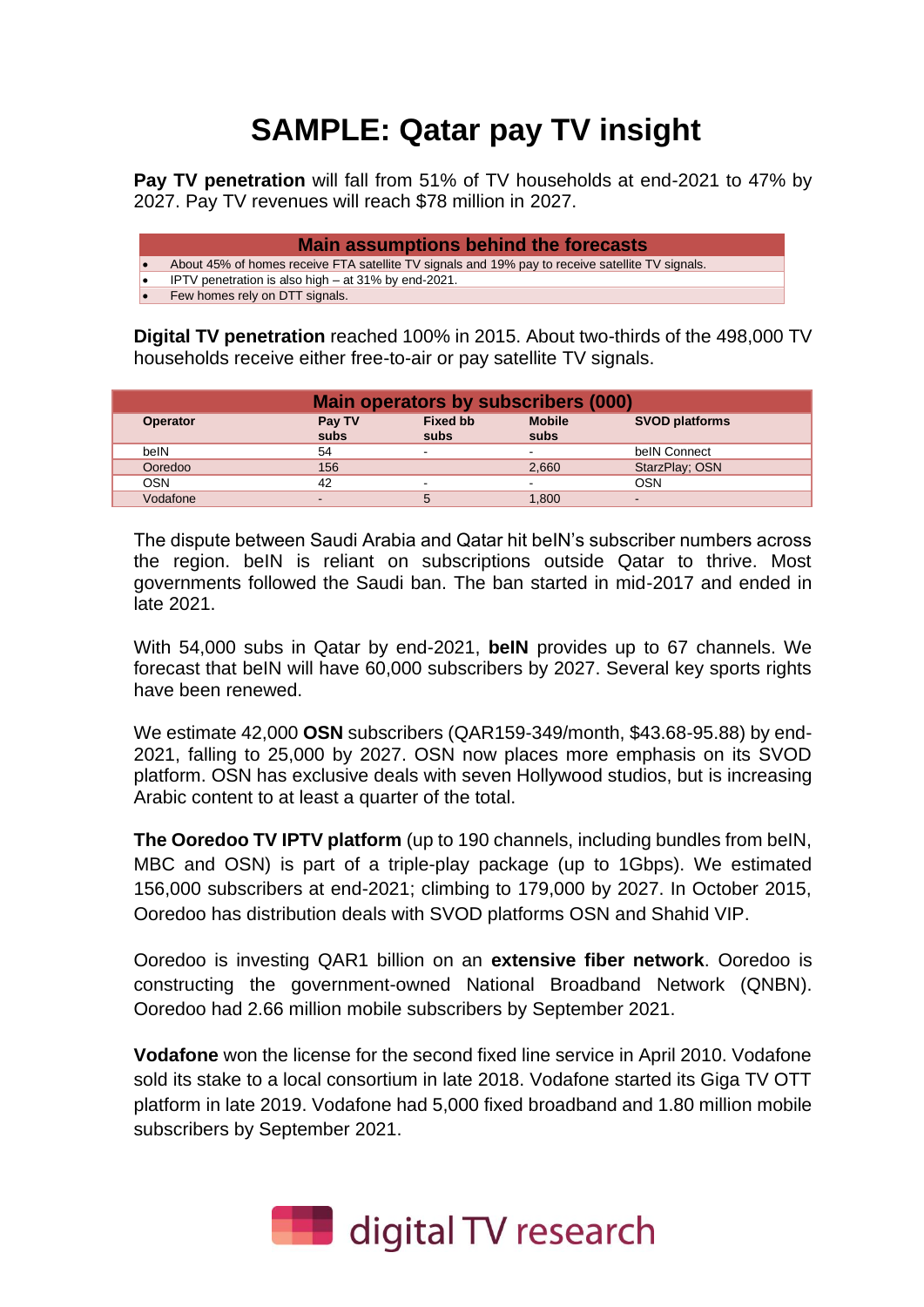State-owned **Qatar Media Corporation,** owner of Al Jazeera and FTA channel Qatar TV, had upgraded the terrestrial network to DVB-T2 by December 2013. Full conversion took place in 2014.

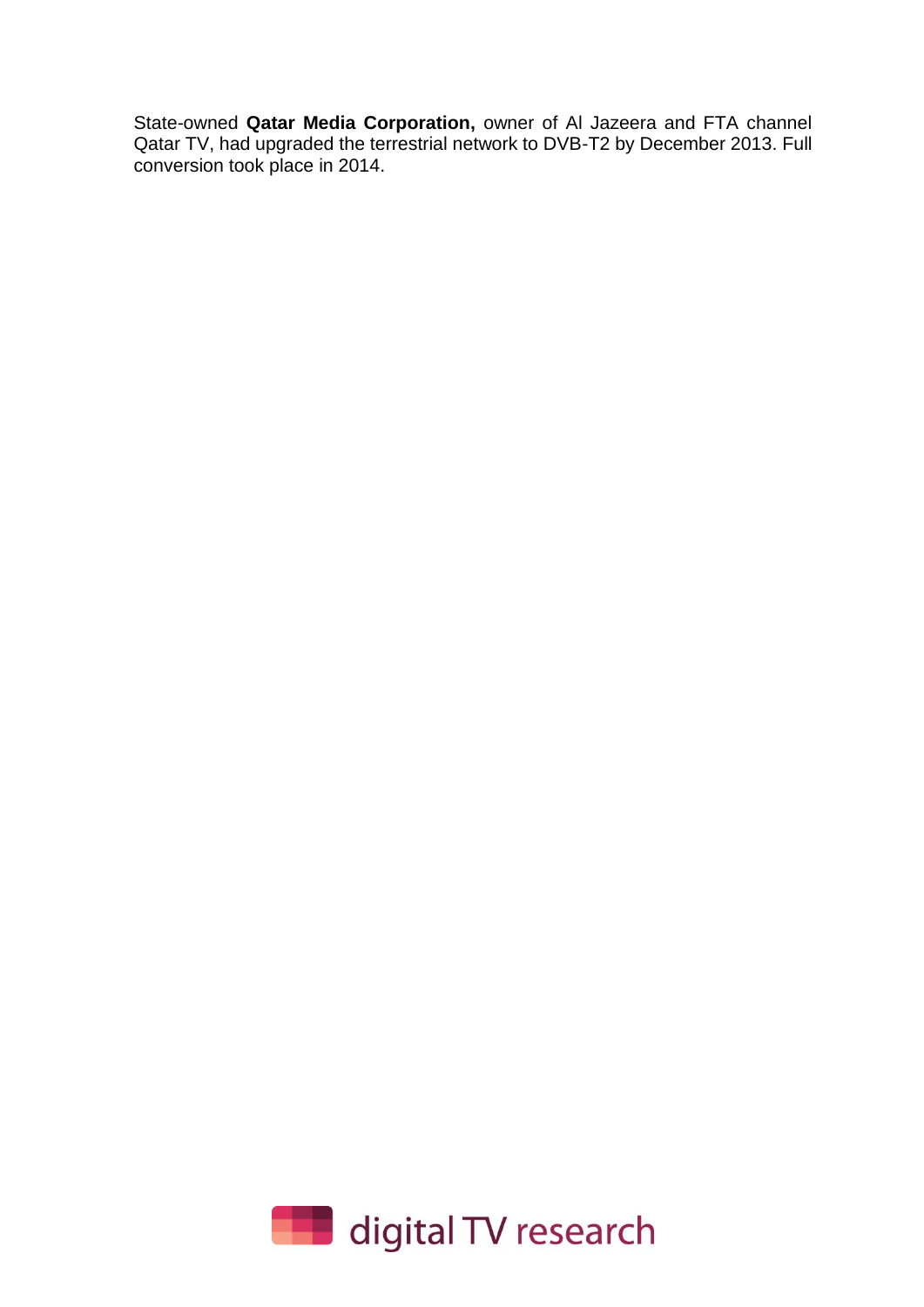|                                            | <b>SAMPLE: Qatar pay TV forecasts</b> |      |      |      |      |      |      |      |
|--------------------------------------------|---------------------------------------|------|------|------|------|------|------|------|
| $1US$ = QAR3.64$                           | 2020                                  | 2021 | 2022 | 2023 | 2024 | 2025 | 2026 | 2027 |
| Total households (000)                     |                                       |      |      |      |      |      |      |      |
| TV households (000)                        |                                       |      |      |      |      |      |      |      |
| Digital cable subs (000)                   |                                       |      |      |      |      |      |      |      |
| Analog cable subs (000)                    |                                       |      |      |      |      |      |      |      |
| Pay IPTV subscribers (000)                 |                                       |      |      |      |      |      |      |      |
| Pay digital Satellite TV subs              |                                       |      |      |      |      |      |      |      |
| (000)<br>Free-to-air Satellite TV HH (000) |                                       |      |      |      |      |      |      |      |
| <b>Analog terrestrial households</b>       |                                       |      |      |      |      |      |      |      |
| (000)<br><b>Primary FTA DTT households</b> |                                       |      |      |      |      |      |      |      |
| (000)                                      |                                       |      |      |      |      |      |      |      |
| <b>Primary Pay DTT households</b><br>(000) |                                       |      |      |      |      |      |      |      |
| Digital homes (000)                        |                                       |      |      |      |      |      |      |      |
| Analog homes (000)                         |                                       |      |      |      |      |      |      |      |
| Pay TV subscribers (000)                   |                                       |      |      |      |      |      |      |      |
|                                            |                                       |      |      |      |      |      |      |      |
| Digital cable subs/TV HH                   |                                       |      |      |      |      |      |      |      |
| Analog cable subs/TV HH                    |                                       |      |      |      |      |      |      |      |
| Pay IPTV subs/TV HH                        |                                       |      |      |      |      |      |      |      |
| Pay Satellite TV/TV HH                     |                                       |      |      |      |      |      |      |      |
| <b>Free-to-air Satellite TV/TV HH</b>      |                                       |      |      |      |      |      |      |      |
| Analog terrestrial/TVHH                    |                                       |      |      |      |      |      |      |      |
| <b>Primary FTA DTT/TV HH</b>               |                                       |      |      |      |      |      |      |      |
| Primary pay DTT/TV HH                      |                                       |      |      |      |      |      |      |      |
|                                            |                                       |      |      |      |      |      |      |      |
| <b>TVHH/Total HH</b>                       |                                       |      |      |      |      |      |      |      |
| <b>Digital/TV HH</b>                       |                                       |      |      |      |      |      |      |      |
| <b>Analog/TV HH</b>                        |                                       |      |      |      |      |      |      |      |
| Pay TV Subs/TV HH                          |                                       |      |      |      |      |      |      |      |
|                                            |                                       |      |      |      |      |      |      |      |
| Revenues (US\$ million)                    |                                       |      |      |      |      |      |      |      |
| <b>Digital cable TV</b>                    |                                       |      |      |      |      |      |      |      |
| Analog cable TV                            |                                       |      |      |      |      |      |      |      |
| <b>IPTV</b>                                |                                       |      |      |      |      |      |      |      |
| <b>Satellite TV</b>                        |                                       |      |      |      |      |      |      |      |
| <b>DTT</b>                                 |                                       |      |      |      |      |      |      |      |
| <b>Total revenues</b>                      |                                       |      |      |      |      |      |      |      |
|                                            |                                       |      |      |      |      |      |      |      |
| Average Revenue Per User (ARPU - US\$)     |                                       |      |      |      |      |      |      |      |
| <b>Digital cable TV</b>                    |                                       |      |      |      |      |      |      |      |
| <b>Analog cable TV</b>                     |                                       |      |      |      |      |      |      |      |
| <b>IPTV</b>                                |                                       |      |      |      |      |      |      |      |
| <b>Satellite TV</b>                        |                                       |      |      |      |      |      |      |      |
| <b>DTT</b>                                 |                                       |      |      |      |      |      |      |      |
| <b>Average monthly ARPU</b>                |                                       |      |      |      |      |      |      |      |
|                                            |                                       |      |      |      |      |      |      |      |